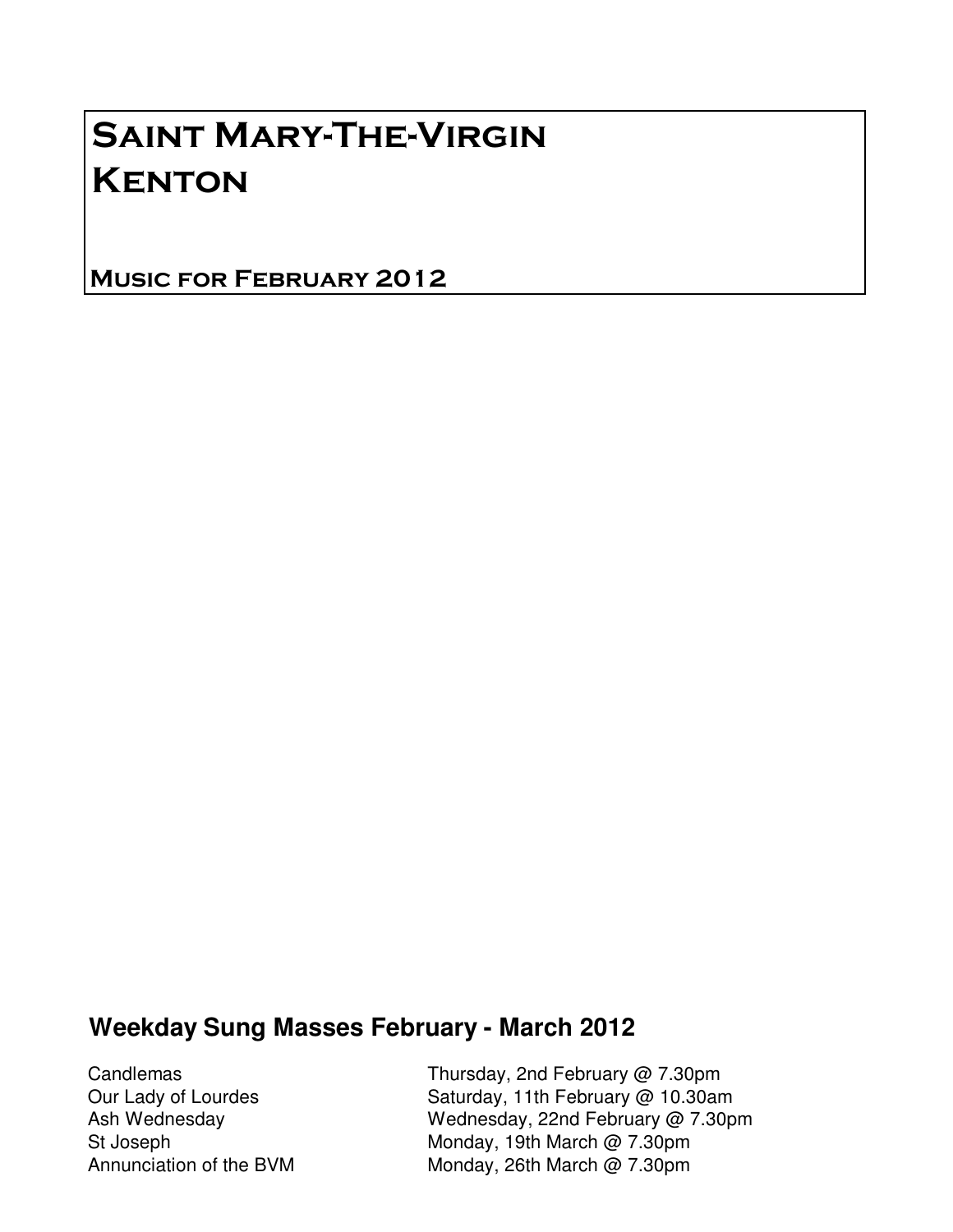### **2nd February Candlemas (Thursday, 7.30pm)**

| Introit                   | 338          | At the name of Jesus                       |
|---------------------------|--------------|--------------------------------------------|
| <b>Responsorial Psalm</b> | <b>Ps 24</b> | Page 214, first setting                    |
| Gradual                   | 44 (t282)    | Faithful vigil ended                       |
| Offertory                 | 156 (t288)   | Sing how the age-long promise of a Saviour |
| Communion                 | 276 (ii)     | Bread of heaven, on thee we feed           |
| Recessional               | 21           | A great and mighty wonder                  |

Setting Merbecke

At communion

### **5th February Ordinary Time V**

| 56      | Songs of thankfulness and praise                                                                    |
|---------|-----------------------------------------------------------------------------------------------------|
| Ps 147  | Page 124, second setting                                                                            |
| 466     | Thou whose almighty word                                                                            |
| 324     | Thine arm, O Lord, in days of old                                                                   |
| 313     | Wherefore, O Father, we thy humble servants                                                         |
| 486     | We have a Gospel to proclaim                                                                        |
| Setting | Kyrie, Gloria, Creed - Merbecke<br>Sanctus, Benedictus, Agnus Dei -<br><b>St Ralph Sherwin Mass</b> |
|         |                                                                                                     |

At communion Love is your name

## **11th February Our Lady of Lourdes (Saturday, 10.30am)**

| Two readings only         |              |                                                |
|---------------------------|--------------|------------------------------------------------|
| Introit                   | CH761        | Virgin wholly marvellous                       |
| <b>Responsorial Psalm</b> | Handout      |                                                |
| Gradual                   |              |                                                |
| Offertory                 | CH659        | Sing we of the blessed Mother                  |
| Communion                 | <b>CH359</b> | Let us break bread together                    |
| Recessional               | CH263        | Holy Virgin, by God's decree                   |
|                           | Setting      | Kyrie - Gregory Murray, Gloria - Lourdes       |
|                           |              | Sanctus, Benedictus, Agnus Dei - Missa Simplex |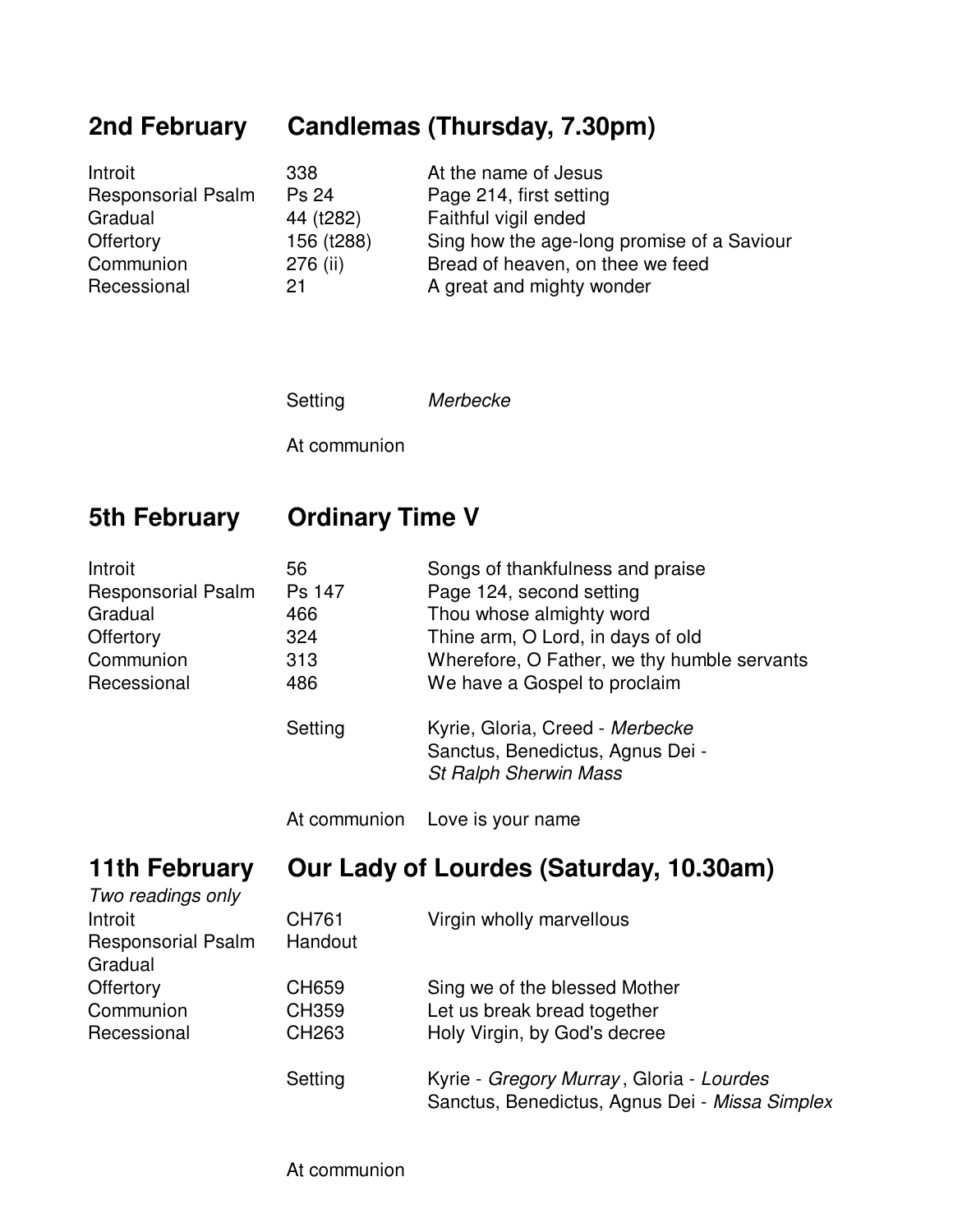# **12th February Ordinary Time VI**

| Introit                   | 378          | Immortal Love, forever full                                                                         |
|---------------------------|--------------|-----------------------------------------------------------------------------------------------------|
| <b>Responsorial Psalm</b> | Ps 31        | Page 125                                                                                            |
| Gradual                   | 366          | God of mercy, God of grace                                                                          |
| Offertory                 | 383 (ii)     | Jesu, Lover of my soul                                                                              |
| Communion                 | 277          | Bread of the world in mercy broken                                                                  |
| 425<br>Recessional        |              | O Love, how deep, how broad, how high                                                               |
|                           | Setting      | Kyrie, Gloria, Creed - Merbecke<br>Sanctus, Benedictus, Agnus Dei -<br><b>St Ralph Sherwin Mass</b> |
|                           | At communion | Lord, thy Word hath taught                                                                          |

**19th February Ordinary Time VII**

| Introit                   | 415 (t346)   | O for a thousand tounges to sing                                |
|---------------------------|--------------|-----------------------------------------------------------------|
| <b>Responsorial Psalm</b> | <b>Ps 41</b> | Page 126, first setting                                         |
| Gradual                   | 323 (t313)   | Father of mercy, God of consolation                             |
| Offertory                 | 296(i)       | Lord, enthroned in heavenly splendour                           |
| Communion                 | 308          | Thee we adore, O hidden Saviour, thee                           |
| Recessional               | 465          | Thou didst leave thy throne and thy kingly crown                |
|                           | Setting      | <b>Frances Bradford</b><br>Gloria - Lourdes<br>Creed - Merbecke |

At communion Lead me, Lord